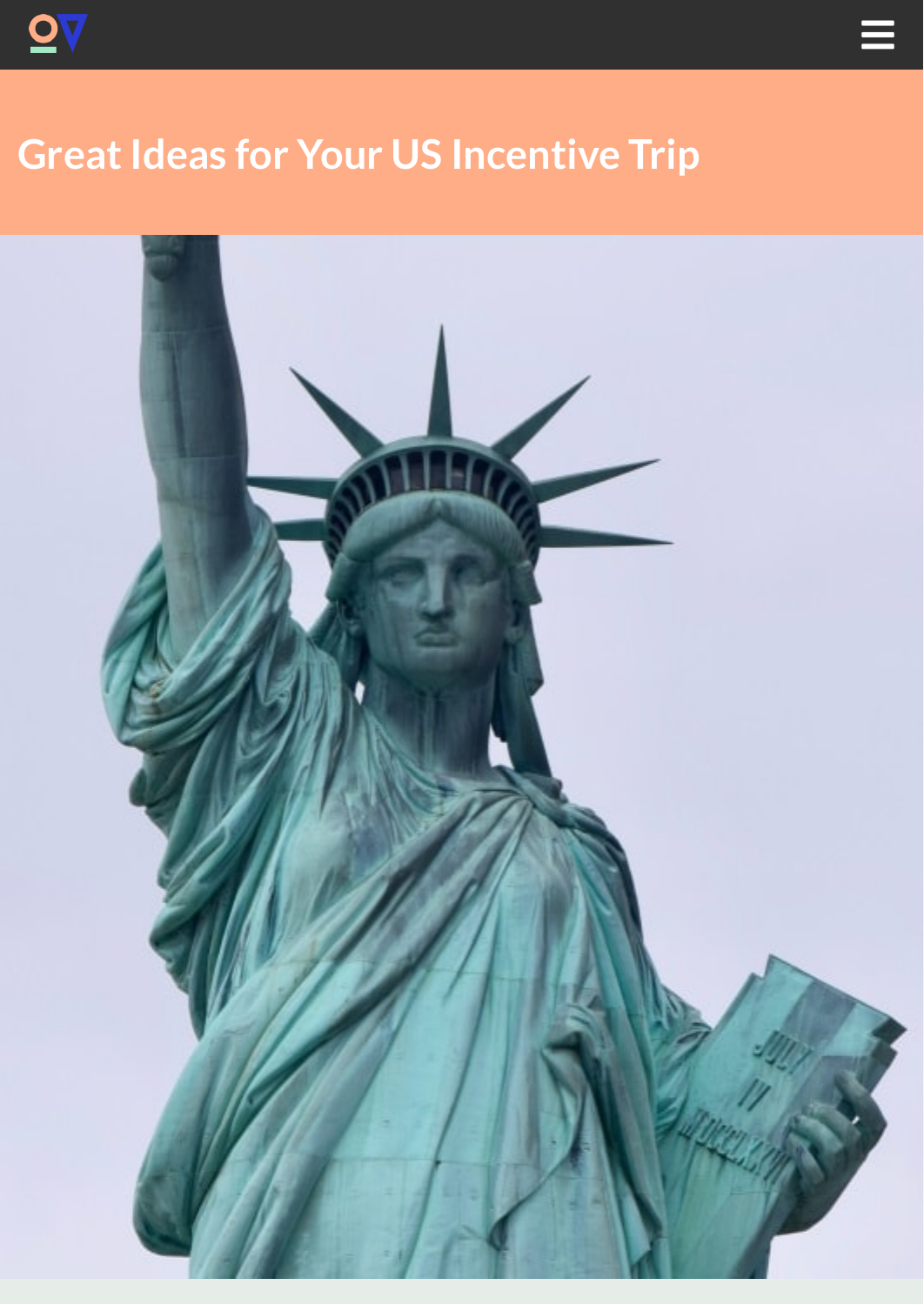

May 28, 2019



**When it comes to incentive travel, heading across the pond can really widen your horizons. From cosmopolitan cities to scenic coastlines,the US has it all – so we thought we'd offer up some destination inspiration for 6 different locations…**

# **New York**

Visited by an estimated 65 million tourists every year, we probably don't need to remind you about the draws of the "Big Apple". However, we can suggest something special to add to your to-do list – the Macy's Thanksgiving Day Parade.

Held in November ever year, it is one of the world's largest spectacles of its kind. Starting back in 1924, it features huge balloons and floats, live music, marching bands, cheerleaders and Broadway performances – all with the aim of entertaining crowds (3.5 million spectators to be exact) and celebrating the festive period.

## **Miami**

Picture Miami and it probably involves driving down a coastal road lined with palm trees. Whilst this is possible (and pretty enjoyable we must say) Miami's Everglades National Park offers a slightly more unique experience.

A 1.5-million-acre natural habitat, the Everglades are an environmentalist's dream. Around every corner you'll find protected species – you might even stumble across an alligator. You can really make the most of the wildlife by embarking on a safari tour; as well as taking you to "Gator Island", if you're lucky enough to go at dusk, you might witness a beautiful sunset over South Florida.

As well as the scenery, you can make a visit to protected reserves that are still home to indigenous people. The Miccosukee Village is a great example of this; here you can watch demonstrations on alligator handling, try your hand at basket weaving, and learn about the area's history from those that know it best.

#### **Los Angeles**

Whether they like to admit it or not, most people love a bit of Hollywood gossip – or at least the odd film created there! With that in mind, LA is a great location, whatever the range of ages and tastes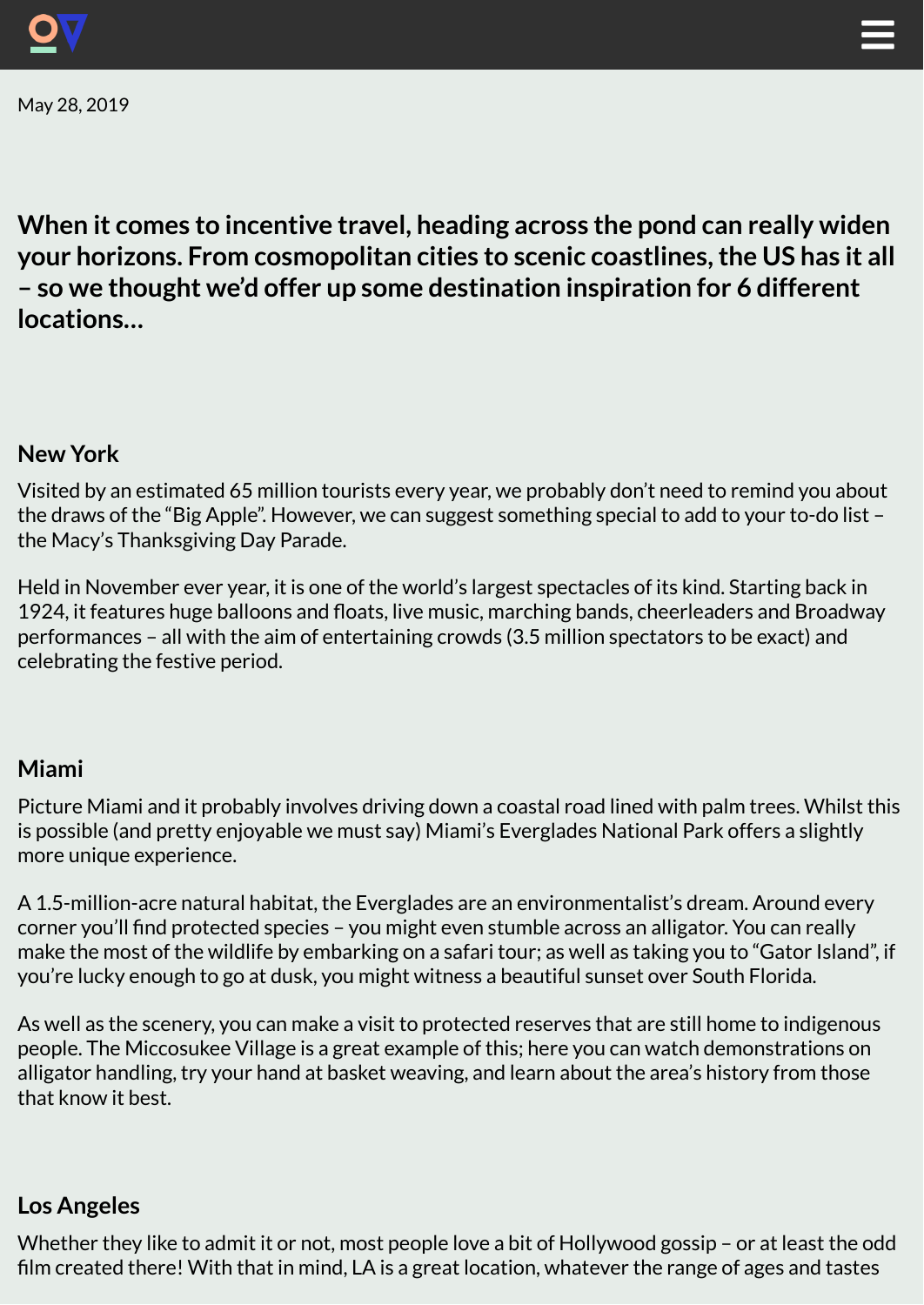



To make the most of a visit there, we suggest joining a movie set tour. To take it one step further, you could even host a wow-factor gala dinner at Universal Studios, which is available to hire. Once you've had your fill of Hollywood glamour, you could finish your jam-packed trip with a ride on either the iconic Ferris wheel or carousel on Santa Monica pier. Whatever you get up to in the area, chances are you'll want to put off coming home!

## **San Francisco & Napa Valley**

Get your fix of culture and history in one of California's most populous cities. As well as staring in awe at the Golden Gate Bridge, you could spend a day learning about the famous inmates at Alcatraz Federal Penitentiary, which sits on an island in San Francisco Bay. More than just the prison, the island is also rich in other history - it's even home to the Pacific's first ever lighthouse.

Once you're filled to the brim with knowledge of the past, you might want to relax with a vineyard tour in The Napa Valley wine region. You could even hop on 'The Napa Valley Wine Train', which offers incredible views of the landscape whilst evoking the spirit of luxury rail travel back in the early 20<sup>th</sup> century.

#### **Boston**

From quaint fishing villages and whale watching to drive-in cinemas and harbourside cocktail bars, Massachusetts' Cape Cod has something for everyone – so it's perhaps no wonder that the peninsula and nearby islands of Nantucket and Martha's Vineyard have increasing visitor numbers year after year. As well as beautiful coastal scenery, there are plenty of leisure activities to choose from; we'd recommend testing yourself on one of the acclaimed golf courses or paddling away on a sunset kayaking tour.

As well as Cape Cod, heading into Boston's mainland is worthwhile too – especially for any budding historians! As one of the oldest cities in America, it is rich in military and political history. There's even the infamous 2.5-mile Freedom Trail that takes you past the most famous sites, many of which were pivotal in the American Revolution.

#### **Las Vegas**

A must for anyone with a bucket list, or without one for that matter, Las Vegas perfectly combines natural and human landscapes. One minute you may be driving through the desert and visiting Red Rock Canyon, but within half an hour you could be trying your hand at the poker table.

As well as taking in the sights of the main Vegas trip, if you really want to have a visit to remember, we suggest flying over The Grand Canyon via helicopter, hiring some Harley Davidsons and kicking back at a pool party – in whatever order you see fit of course!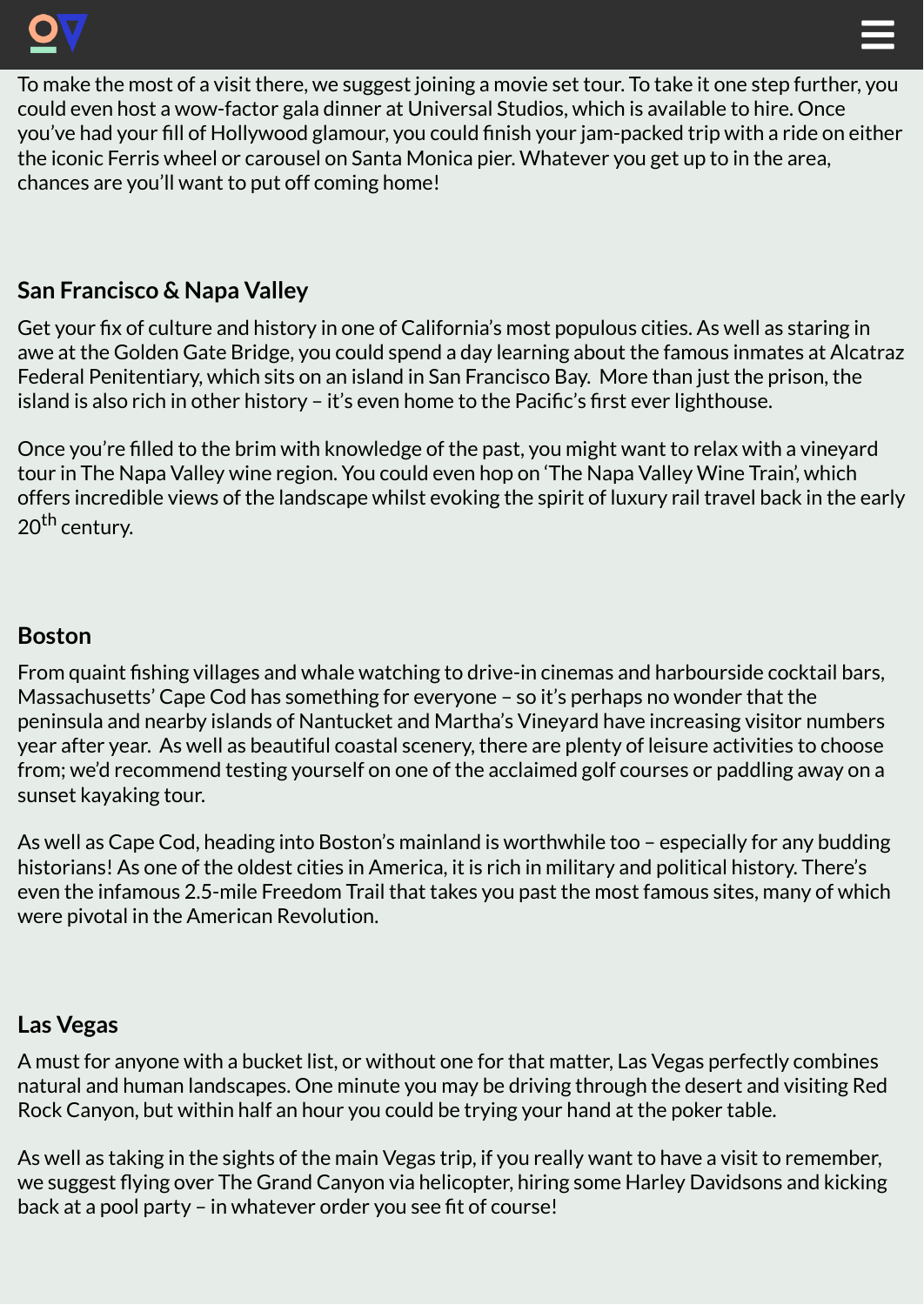



# **Next Location: It's Your Choice!**

Keen to discover more ideas? Our experts have a wealth of knowledge when it comes to wow-factor experiences in the US and other inspirational locations. They've even tried and tested every single idea mentioned in this blog!

To find out more, why not have a look at some of our [incentive](https://test.incentivise.co.uk/our-work/) travel case studies? Or, if you're ready to start the ball rolling, give us a [quick](https://test.incentivise.co.uk/contact/) call or pop us an email.





#### **Incentivise**

Events, Golf & Travel

[Careers](https://incentivise.co.uk/contact/#join-us) · [Privacy](https://incentivise.co.uk/gdpr) Policy Copyright © 2020

#### **Office**

The Barns Limes Lane Higher Whitley WA4 4DU